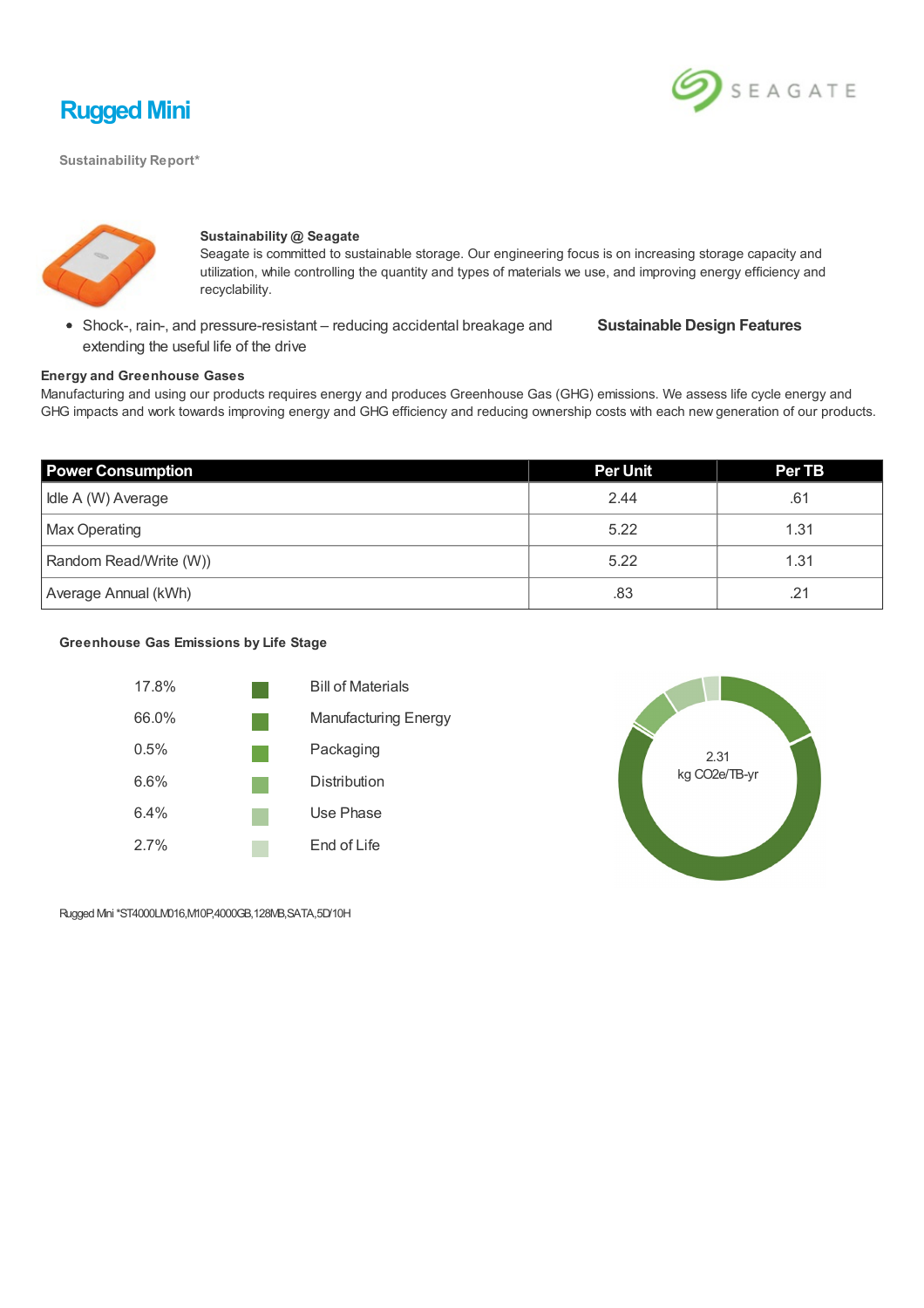



## **Safer Materials**

As a leading supplier to major original equipment manufacturers, Seagate helps to establish standards for direct materials – components that make up our products -- to meet customers' strictest specifications. We are meticulous about cataloging restricted substances; currently we list more than 2,000.

### **Human Toxicity by Life Stage**





## **Scarce Resources**

We aim to reduce our use of scarce resources during the life cycle of our products. We assess the water and metal depletion impacts of our products in order to minimize dependence on key natural resources, and reduce manufacturing and product ownership costs.

### **Metal Depletion by Life Stage**





### **Water Depletion by Life Stage**